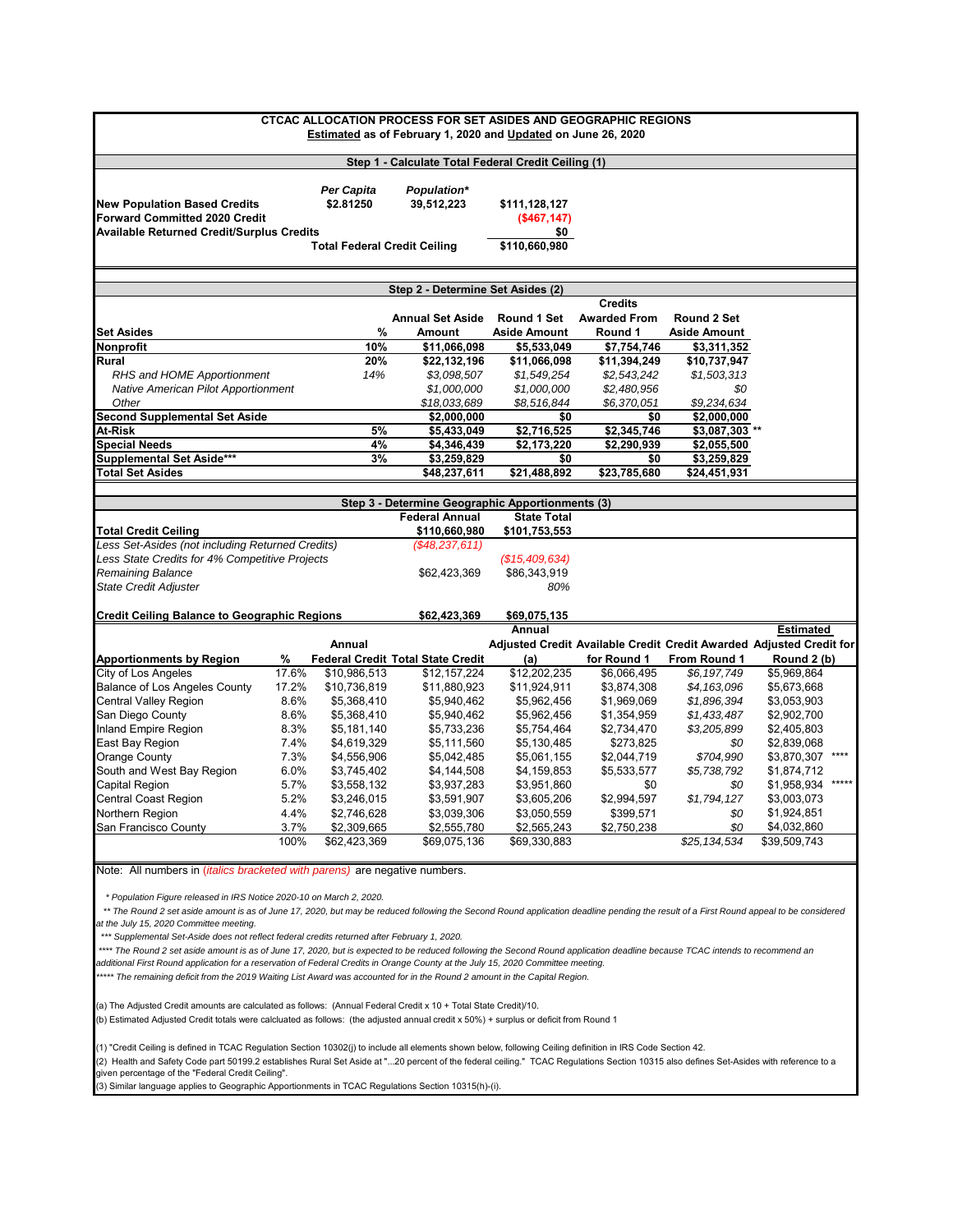## **CTCAC ALLOCATION PROCESS FOR FEDERAL CREDIT ESTABLISHED BY Updated on June 26, 2020 THE FURTHER CONSOLIDATED APPROPRIATIONS ACT, 2020 ("FCAA CREDITS" or "DISASTER CREDITS")**

| <b>Allocations By</b><br>County | <b>Based Annual</b><br><b>Federal Credit</b> | Percentage of<br><b>Lost Units</b> | <b>Available Annual</b><br><b>Federal Credit</b> |
|---------------------------------|----------------------------------------------|------------------------------------|--------------------------------------------------|
| <b>Butte County</b>             | \$2,500,000                                  | 58.62%                             | \$40.087.453                                     |
| Sonoma County                   | \$2,500,000                                  | 21.62%                             | \$16,365,940                                     |
| Los Angeles County              | \$2,500,000                                  | 4.88%                              | \$5.630.499                                      |
| Shasta County                   | \$2,500,000                                  | 4.56%                              | \$5,421,263                                      |
| <b>Ventura County</b>           | \$2,500,000                                  | 3.86%                              | \$4,975,965                                      |
| Napa County                     | \$2,500,000                                  | 2.51%                              | \$4.109.511                                      |
| Mendocino County                | \$2,500,000                                  | 1.31%                              | \$3,342,311                                      |
| Lake County                     | \$2,500,000                                  | 1.18%                              | \$3,259,153                                      |
| <b>Yuba County</b>              | \$2,500,000                                  | 0.60%                              | \$2,886,283                                      |
| San Diego County                | \$2,500,000                                  | 0.49%                              | \$2,816,537                                      |
| Santa Barbara County            | \$2,500,000                                  | 0.13%                              | \$2,583,158                                      |
| Nevada County                   | \$2,500,000                                  | 0.13%                              | \$2,580,476                                      |
| Orange County                   | \$2,500,000                                  | 0.10%                              | \$2,561,698                                      |
| Supplemental                    |                                              |                                    | \$2,000,000                                      |
|                                 |                                              | 100.00%                            | \$98,620,247                                     |